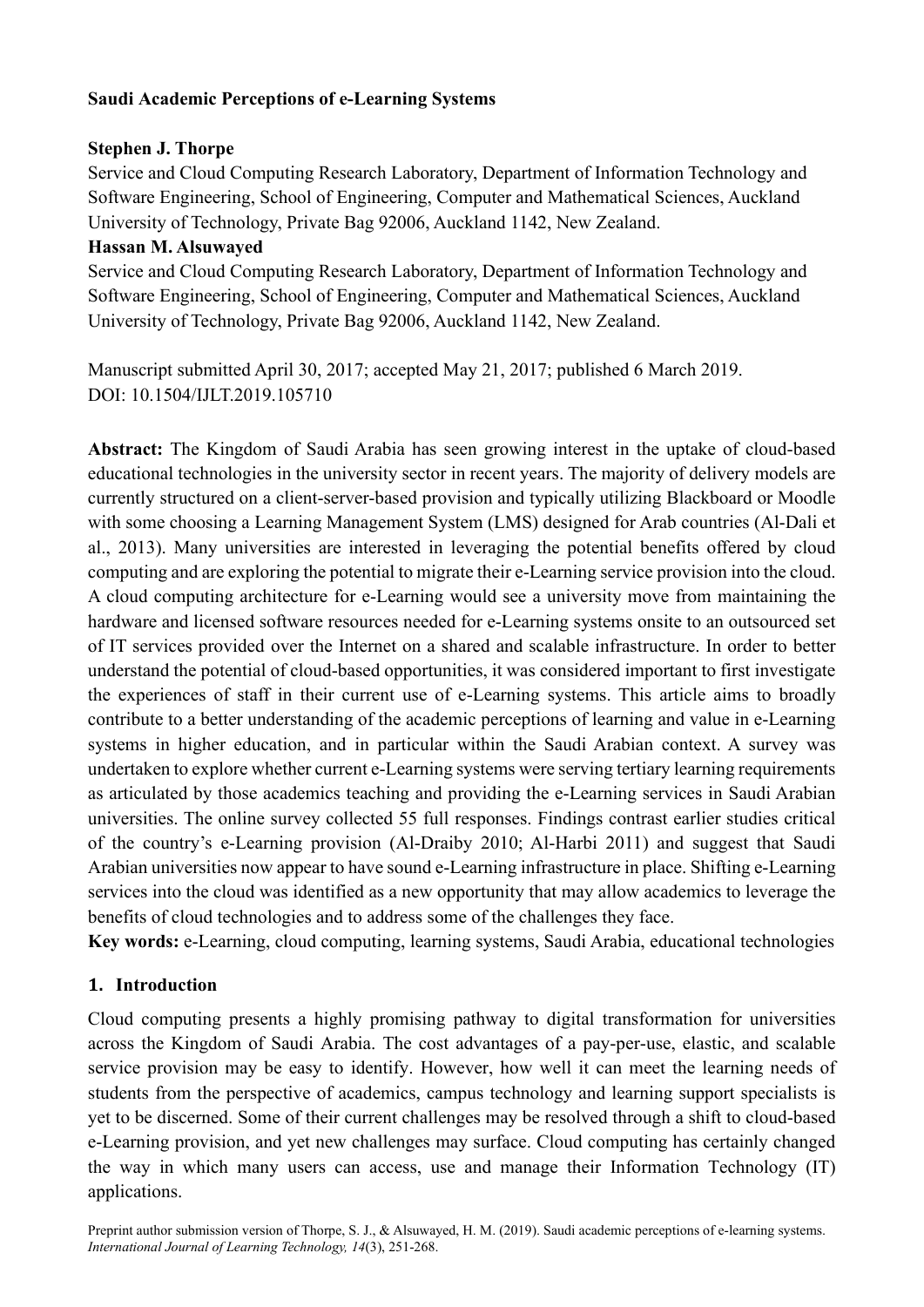Cloud computing is designed for use via applications services on a flexible online infrastructure that combines many shared resources (Al-Zoube, El-Seoud & Wyne 2010). Typically, the use of cloud-based resources is based on a particular pattern offered by the provider of these technologies or services, such as an infrastructure, platform, or software (Vaquero, Rodero-Merino, Caceres & Lindner 2008). In addition, cloud computing has been described as a platform that can hide the layers of complexity in its function and services from users in a simple way. Furthermore, the technological complexity of this platform simultaneously helps save on labour, maintenance service and data costs, and the costs associated with software and system updates (Alshwaier, Youssef & Emam 2012). Sedayao (2008) commented that the revolution in multimedia, communication, and computing technology has helped to build an environment for learning that can be unit-shared. Recent advances in cloud computing have enabled the development of effective and scalable web applications which can be used as important resources to provide educational services to users over the Internet (El Mhouti, Erradi & Nasseh 2017).

A study was undertaken to investigate the opportunity for cloud-based e-Learning in the university environment in the Kingdom of Saudi Arabia by looking at e-Learning systems from the perspective of the academics themselves as experts within the provision of e-Learning, and with a focus on the learning needs of their students. The study explored the research question of *how well do cloud-based e-Learning systems serve tertiary learning requirements in the Kingdom of Saudi Arabia?* The study aimed to investigate whether the current client-server-based systems were seen to be effective, and to identify any service gaps for whether new cloud-based e-Learning opportunities might be identified and potentially exploited.

Numerous studies have been conducted to examine the claims for e-Learning in various contexts. Findings have generated mixed results but often lead to the conclusion that most e-Learning programs are far more effective than no training intervention and are as effective as traditional teaching methods, although positive comparative effects are heterogeneous and frequently small. In the case of nearby Egypt, university student perceptions of e-Learning implementation in 5 Egyptian universities showed that the majority of students preferred a traditional on-campus learning mode despite of all the advantages of e-Learning (Gamal & Aziz, 2011). Yee (2011), also concluded that there were few differences in perceptions of online learning between the international Asian students from Malaysia and Australian students in her study of student perceptions of online learning at an Australian university.

At the instructor level, a study at Kuwait University by Salah Al-Fadhli (2009) revealed that faculty members showed optimism for the potential impact of e-Learning on the learning process for students. The study, involving 118 academic staff, identified technical problems as a confronting factor, along with pedagogical difficulty, with a few identifying social challenges with implementation as an issue. Advantages were seen by academics in e-Learning's ability to provide the prompting for selflearning, to promote better learning quality, easing the process of teaching, and it's flexibility.

#### **1.1. Challenges and Growth in Saudi Arabian University Education**

There are 70 universities and higher learning colleges within the Kingdom of Saudi Arabia, with the majority (54) located in the provinces of Riyadh, Makkah and Ash Sharqiyah (Eastern Province). Universities in Saudi Arabia offer four-year bachelor's degrees, two-year masters and four-year doctoral degrees. Facilities at the leading universities in Saudi Arabia are renowned for being highly advanced, thanks to the nation's ongoing and significant investment in higher education. The wealth invested comes primarily from the country's oil exports. Saudi Arabia holds approximately 20% of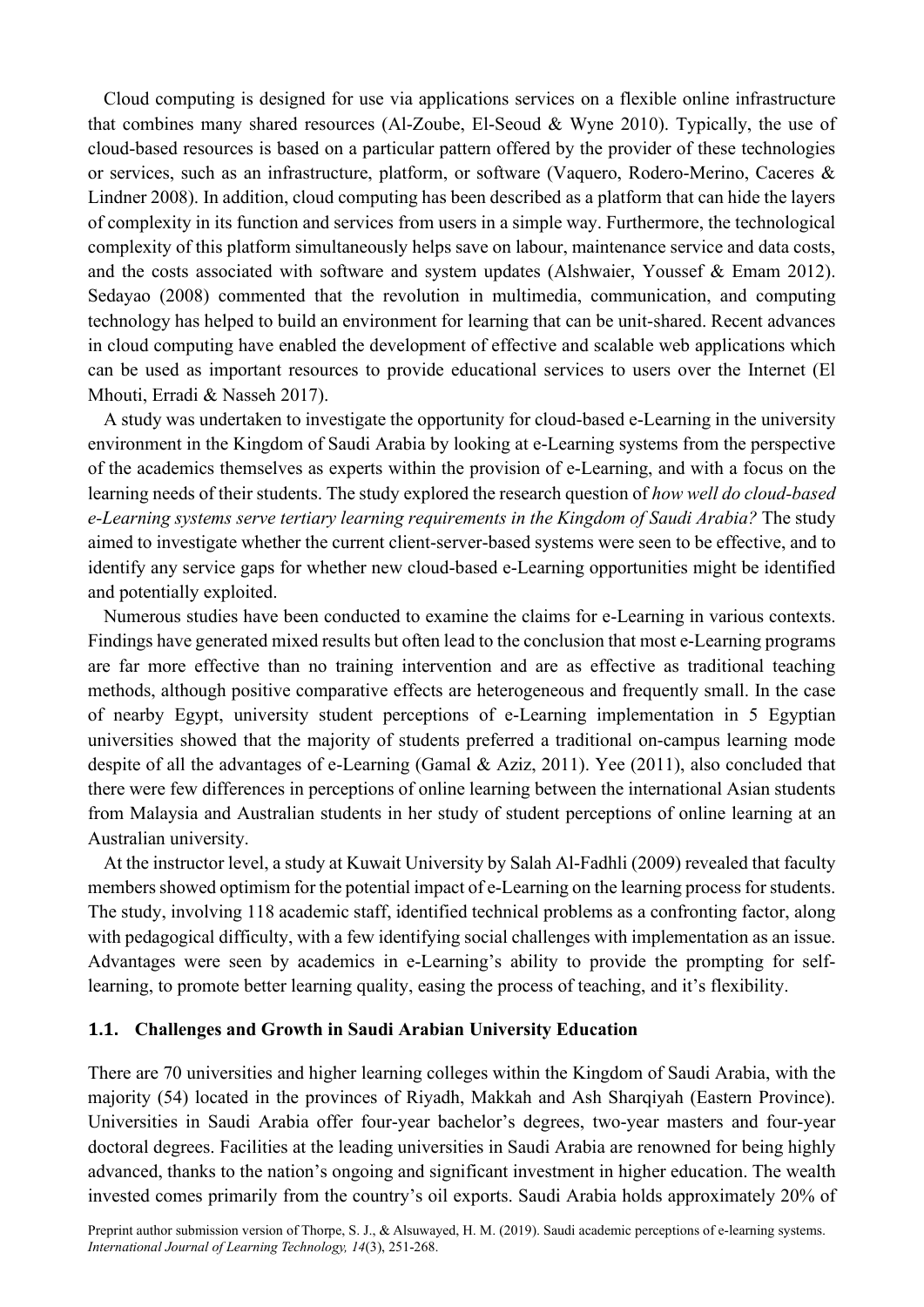the planet's oil reserves, which has powered the nation's rapid development over the last half-century, with a strong impact on trade, business, tourism, education, technology, transport, architecture and culture, particularly within the key cities. Given this, Saudi universities are especially well-renowned for oil and gas engineering degree programs. Saudi universities have also been highly willing to take advantage of e-Learning opportunities as part of recent reforms across the education system (Al-Nuaim 2012; Bates 2009; Mirza & Al-Abdulkareem 2011; Reuben 2008). Along with a massive expansion in the number of both private and state universities over recent years, there has been a rapid uptake of e-Learning across the university sector (Bates 2009).

The Kingdom of Saudi Arabia covers a large geographical domain with a land area of approximately 2,150,000  $\text{km}^2$  (830,000 mi<sup>2</sup>). Saudi Arabia is geographically the fifth-largest state in Asia and the second-largest state in the Arab world after Algeria. A large proportion of the population is living in remote areas, where the possibility of going to university is somewhat problematic (Al-Harbi 2011; Bates 2009). Also, the growth in the Saudi population in-line with a lack of qualified university staff presents a growing systemic challenge (Chatin 2016; Hassan 2008). This is particularly true for female academic staff (Al-Asmari & Rabb Khan 2014) and a lack of university facilities has been cited (see Bates 2009). In addition, student demand through applications and enrolments in foundational university courses well exceeds the current provision capacity (Al-Asmari & Rabb Khan 2014; Bates 2009).

Increasing costs in university administration (Lungu 2016), as well as higher costs of living for students who are often required to travel to cities for educational purposes, present a considerable issue facing those seeking to participate in the education system at university level (Al-Harbi 2011). Some parents are also unhappy to allow their children to travel to distant cities to study (Al-Harbi 2011), especially if they are female (Alaugab 2004). E-Learning has been seen as a welcome and helpful solution that can address these challenges, as well as addressing a significant rise in demand for university education right across Saudi Arabia.

Along with the needs of the native Arabic language, and a focus on an Islamic-based cultural perspective, these particular educational issues present a helpful and internationally important perspective on cloud computing opportunities in e-Learning.

#### **1.2. Cloud Computing in e-Learning**

Along with a rapid educational uptake of e-Learning, a rapid technological growth has also seen the rise of cloud computing opportunities in many sectors of the economy in the Kingdom of Saudi Arabia, including in education. Although the majority of Saudi Arabian universities and colleges have a client-server-based architecture for deploying their e-Learning, there still is a fresh opportunity to investigate current e-Learning systems. Many are looking beyond just the benefits of cost savings to uncover new opportunities where cloud computing can provide enhanced services or to potentially provide an improved educational experience to staff and to students.

#### **1.3. Academic Perspective**

Preprint author submission version of Thorpe, S. J., & Alsuwayed, H. M. (2019). Saudi academic perceptions of e-learning systems. *International Journal of Learning Technology, 14*(3), 251-268. Offerings of e-Learning in the Kingdom of Saudi Arabia are increasing, however, there is little research to show how these offerings are received by Saudi Arabian learners and how these offerings match the course delivery needs of the academics themselves, in terms of their student's learning needs. In other words, there is a need to put a focus on those delivering the learning with these systems. While student experiences are reasonably well investigated in e-Learning, it is less so for the academics using e-Learning systems, nor how well they see the various provisions of systems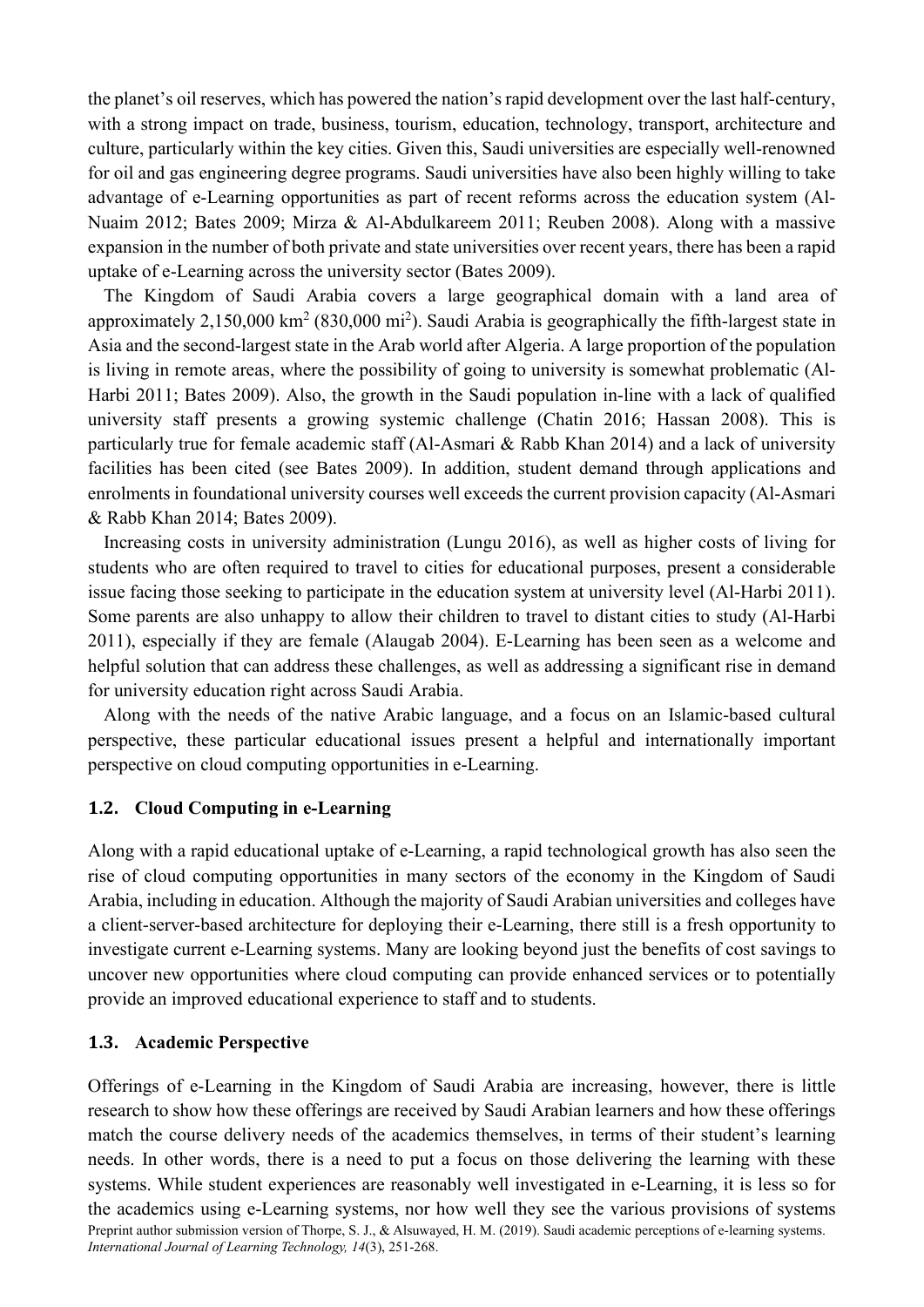meeting their students' learning objectives. It is essential to understand this area in greater depth if the e-Learning programmes are to be effective in meeting learning outcomes across a range of different courses in a university context. The study presented in this paper therefore sought to improve understanding of the nexus between e-Learning platforms and the actual learning needs and outcomes that need to be met from the perspective of the academic content providers.

## **2. Method**

Within a qualitative approach, an anonymous online survey was designed to explore the perspectives of academics and those in Saudi universities providing e-Learning systems. As experts in both education and the use of the systems in educational delivery, academics have unique insights into the effectiveness of e-Learning and could identify new opportunities that were currently unmet by their client-server-based architecture. The survey aimed to be explorative in nature rather than to define or prove a particular set of hypotheses. The intention was to broadly explore and identify practices, behaviours, and preferences of faculty and to identify opportunities for more in-depth study. The research was guided by the research question: *How well do cloud-based e-Learning systems serve tertiary learning requirements in Saudi Arabia?* It was anticipated that a snapshot of the current perceptions may identify future opportunities for investigating pertinent aspects for academics in the emerging growth in cloud-based e-learning systems in Saudi universities.

## **2.1. Qualitative Approach**

A key reason for taking a qualitative approach in the present study was to collect insights about the research topic from academics in their own words. The qualitative, open-ended questions aimed to gather rich and detailed opinions from the participants to delve deeper into the aspects related to the learning of students using e-Learning systems. It was hoped that this might be a useful approach to delve into the perspective of individuals at different levels of their academic careers.

## **2.2. The Survey**

An invitation to participate in an anonymous online survey was circulated by email and on staff electronic notice boards to staff at Saudi Arabian Universities. The self-administered survey was offered through the Qualtrics online survey platform. Language options for participants included either English or Arabic to suit each respondent's preference and language needs.

## **2.2.1. Survey design**

The survey aimed to gather descriptive, rather than statistical, data and to identify the important issues and perspectives of academics, as well as identifying how well they thought their students' learning needs were being met by their current systems. There were 28 questions organized into three sections. The first section was demographics-related and asked questions about the participant's age, gender, job role, job title, and the number of years they had spent working in their current role. The second section focused on e-Learning experience (novice, intermediate or expert) and consisted of 10 open and closed-ended questions. These questions asked the participants about their experiences in e-Learning, including: the number of years of experience they had; the type of e-Learning user they were; the types of e-Learning systems and platforms that they may have used previously; the methods of teaching when using e-Learning; the key tasks, features, or functions they used most; the features or functions they had wished to use but were not currently supported by their e-Learning systems;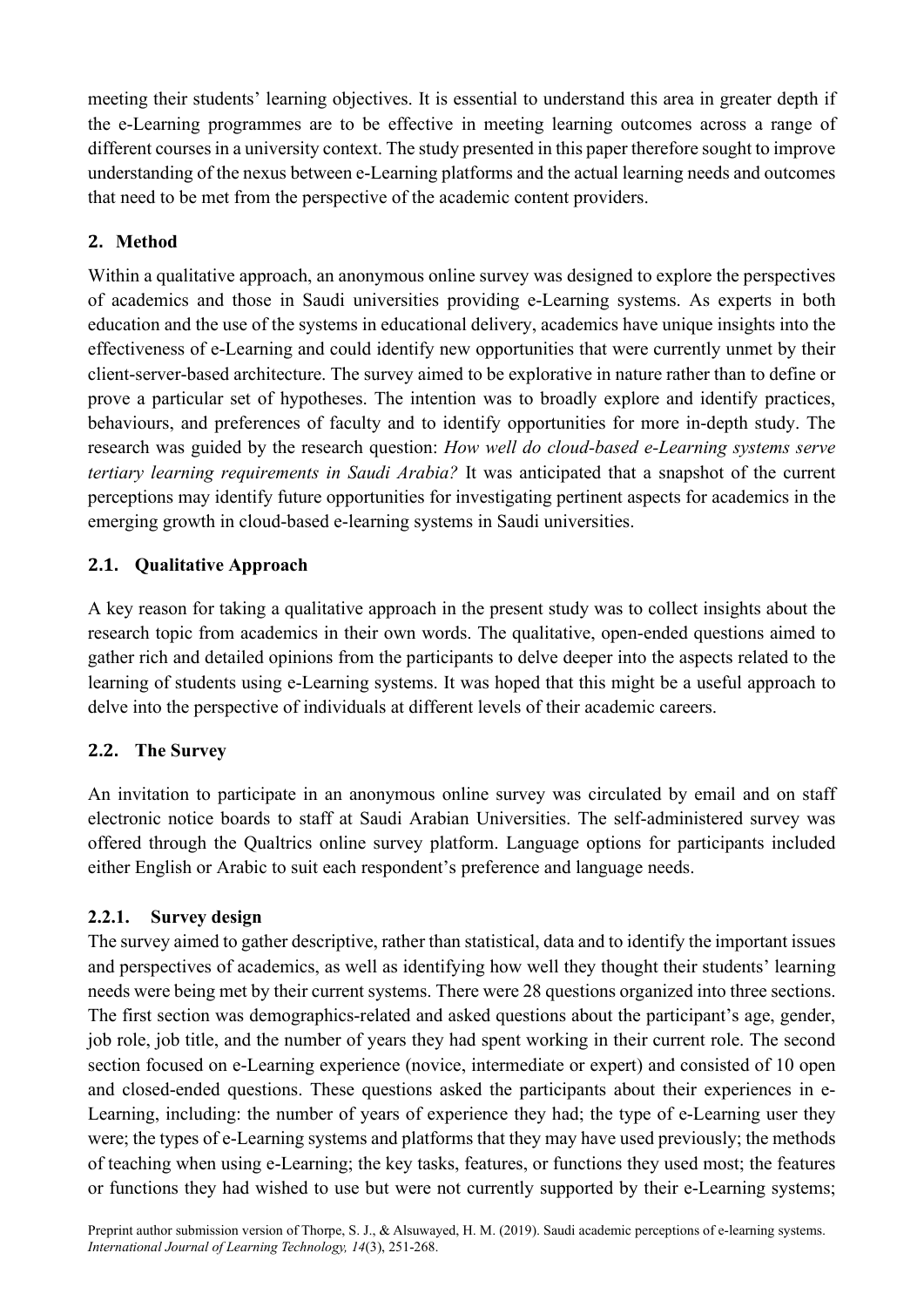and any important difficulties faced with using their systems. The final section asked participants nine open-ended questions that related to the learning needs of their students. It included identifying the key benefits of using the e-Learning system, the disadvantages, and the aspects of learning that academics believed were currently well supported, or currently not supported by their system. They were also asked to rate their current system from 1 to 10, with 1 being very poor and 10 being excellent.

#### **2.2.2. Pilot test**

A pilot of the survey was undertaken with five test subjects to increase the effectiveness of the results. The pilot participants were all male postgraduate students working part-time in Teaching Assistant roles at the Auckland University of Technology. Based on the feedback from the pilot testing, some minor changes were made to questions to improve their readability. The pilot subjects indicated that the timeframe given to complete the survey was appropriate, the questions were clear and easy to understand, and they found it easy to respond to the questions.

#### **2.2.3. Snowball sampling**

The intended target population of the study was the academic teaching staff of Saudi Arabian universities. It was believed that the total population of academics in Saudi Arabia was approximately 50,000 (Times Higher Education, 2017, June 7). Some responses were also collected from those in e-Learning administrative or support roles. It was anticipated that the academics would most likely have the best perspectives on the effectiveness of the e-Learning systems in meeting the learning needs of their students, but there was also a desire to include any insights from any administrative or learning support staff who also wished to participate in the survey as well. It was thought that the administrative and learning support staff would likely have experiences involving staff and student issues with e-Learning systems and would likely have perspectives and expertise covering a wide range of disciplines and educational settings.

An advertisement with a survey link was circulated to teaching and administrative staff initially at the University of Dammam, where a second ethics application had been made and approved by the Institutional Review Board (IRB). IRB approval at one university in Saudi Arabia allowed for the survey to then be circulated and undertaken at others across Saudi Arabia. The survey was then forwarded on to academic staff at three of the 30 Saudi Arabian universities and to a multi-university e-list for learning and teaching. Recipients were asked to share the survey with their colleagues – giving rise to snowball sampling. Dillman, Smyth, and Christian (2009) explained that snowball sampling is helpful when it is difficult to reach all the desired participants. This study intended to collect data from many universities in Saudi Arabia and, due to the complexity of reaching individual participants in each university, a snowball sample was deemed appropriate in the study's design. As the survey was intended to be anonymous, data about which institution an academic was at was not collected. Therefore, it was unknown how many Saudi Universities were represented in total in the survey results.

## **2.2.4. Data preparation**

With a focus on descriptive analysis rather than statistical inference, of the 114 responses received, only 55 were included in the final analysis, as the other 59 responses were predominantly empty or incomplete. Participants had the option not to answer any of the questions, and the data removed offered little insight into why many left the survey predominantly incomplete.

Preprint author submission version of Thorpe, S. J., & Alsuwayed, H. M. (2019). Saudi academic perceptions of e-learning systems. *International Journal of Learning Technology, 14*(3), 251-268. Following data collection, the data were prepared for analysis by being exported from Qualtrics as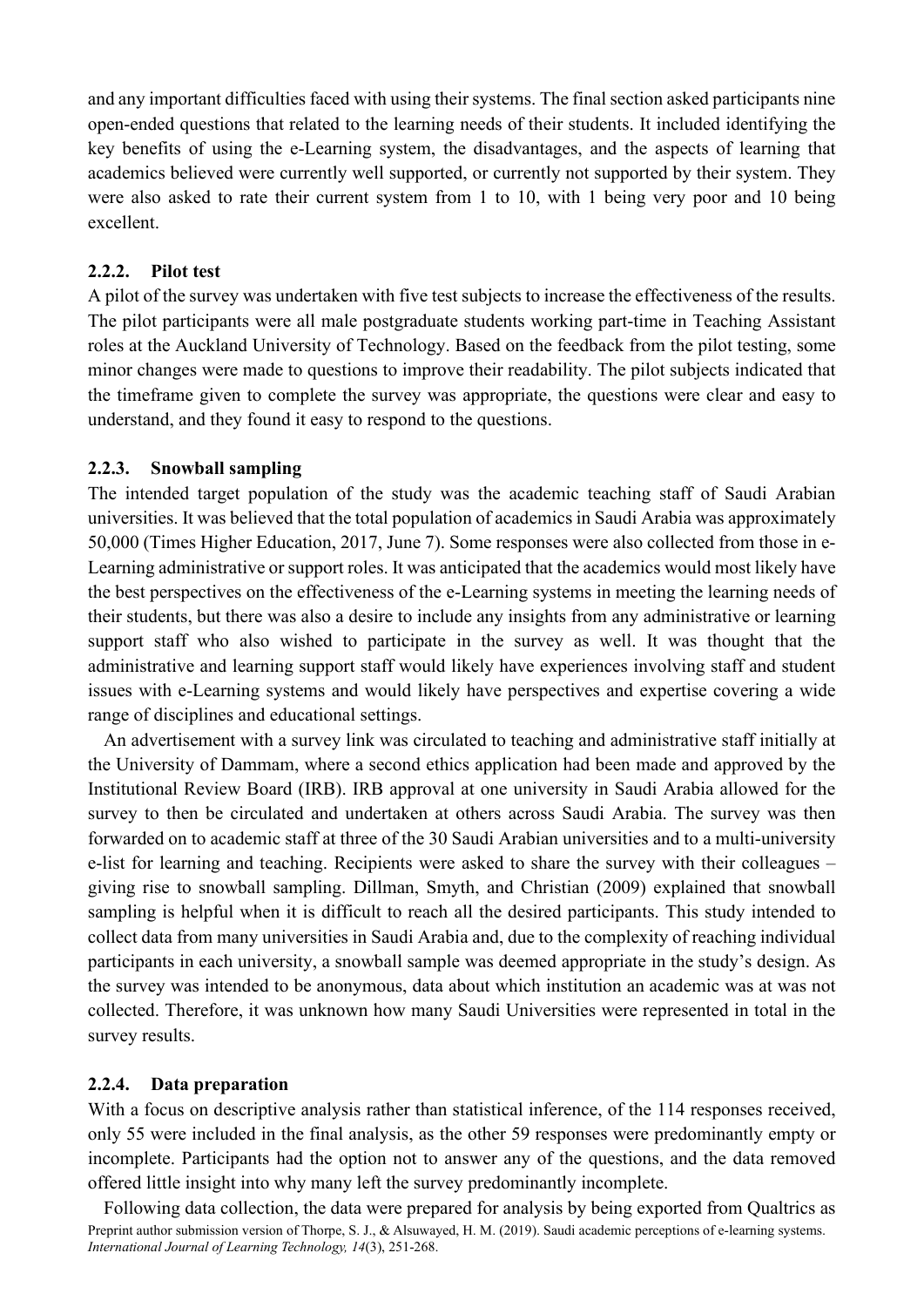tab delimited data into Excel. The researchers cleaned the data by eliminating incomplete responses and reviewed each response to ensure that they were related to the questions asked. Translations of Arabic into English for the Arabic responses were then completed to assist in a common analysis.

## **3. Results**

## **3.1. Participants**

The majority of respondents were between 30-39 years of age (40%) and then 40-49 years of age (32.73%). 14.55% of the respondents were 20-29 years old, and 50 years or older constituted 12.73% of the respondents. Thirty-three respondents were female (60%) and twenty-two were male (40%). The greater majority were in an academic role - 48 (87%) - with others in technical or administrative roles.

Forty percent of respondents were Lecturers, 25% were Assistant Professors, 11% were Associate Professors, 9% were Teaching Assistants, and 7% were Professors. There were also four 'Other' responses (7%) that included a secretary, a clerk, and two respondents who did not mention their job titles. The majority of participants, 58%, had not been in their roles for more than five years, while nearly one quarter had six to ten years of experience. Fifteen percent of the participants had been in their roles for 16 or more years, and the lowest percentage of respondents (around 5%) had spent 11- 15 years in their roles.

## **Figure 1**

*Number of years respondents were in their role*



# **3.2. E-Learning**

Seventy-five percent of participants indicated Blackboard as their university's e-Learning platform, and 19% used Moodle. Two respondents indicated that they used a combination of Blackboard or Moodle with WebCT or with Smartboard. This was not an unexpected spread of choices given the strong focus in the Kingdom of Saudi Arabia of private universities typically choosing the Moodle platform, and government universities choosing the Blackboard platform. Uppermost in the software tool decision choice in Saudi Arabia is the need for effective provision of technical support and learning support. Both Blackboard and Moodle having extensive support infrastructures. Moodle, however, being open source, also provides a wider non-proprietary user community of support and no licensing costs.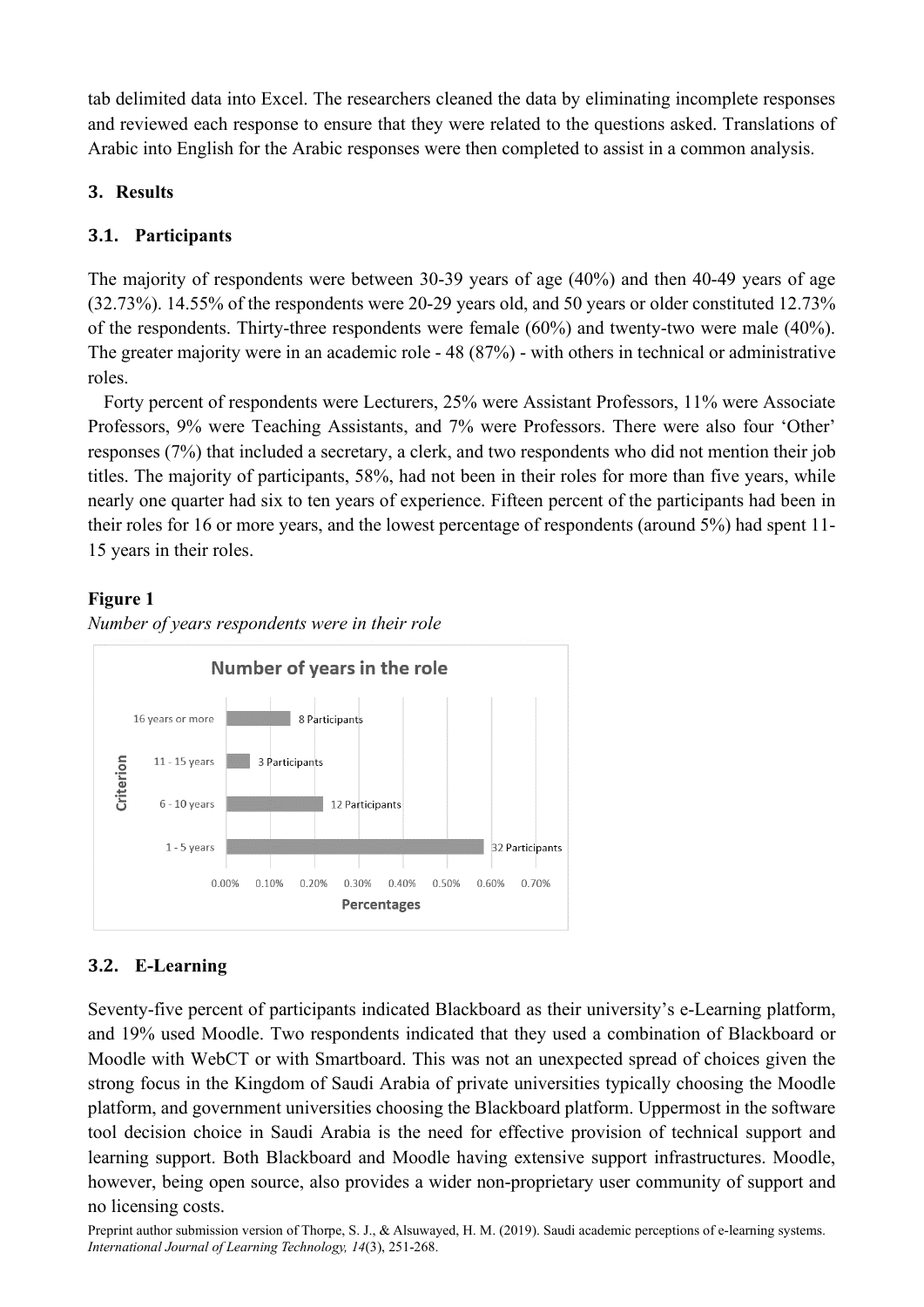#### **Table 1**

| <b>Criterion</b>    | <b>Number</b>  | Percentage |
|---------------------|----------------|------------|
| Blackboard          | 41             | 74.55%     |
| Blackboard - Moodle | 8              | 14.55%     |
| Moodle              | $\overline{2}$ | 3.64%      |
| Blackboard - Moodle |                | 1.82%      |
| WebCT               |                |            |
| Blackboard - WebCT  |                | 1.82%      |
| Smart board         |                | 1.82%      |
| No answer           |                | 1.82%      |
| Total               | 55             | 100%       |

*e-Learning platforms participants had used*

When asked what other e-Learning platforms participants had used, the highest percentage of respondents identified QuickLessons at 47%, followed by Easy Generator at 38% and the Smart Builder systems at 35%.

## **Figure 2**

*e-Learning systems used by participants*



The most common tasks performed included: creating tests (33%), uploading lecture materials (29%), assignments (25%), homework (20%), discussions (18%), notifications (18%), grading (16%), and teaching (13%).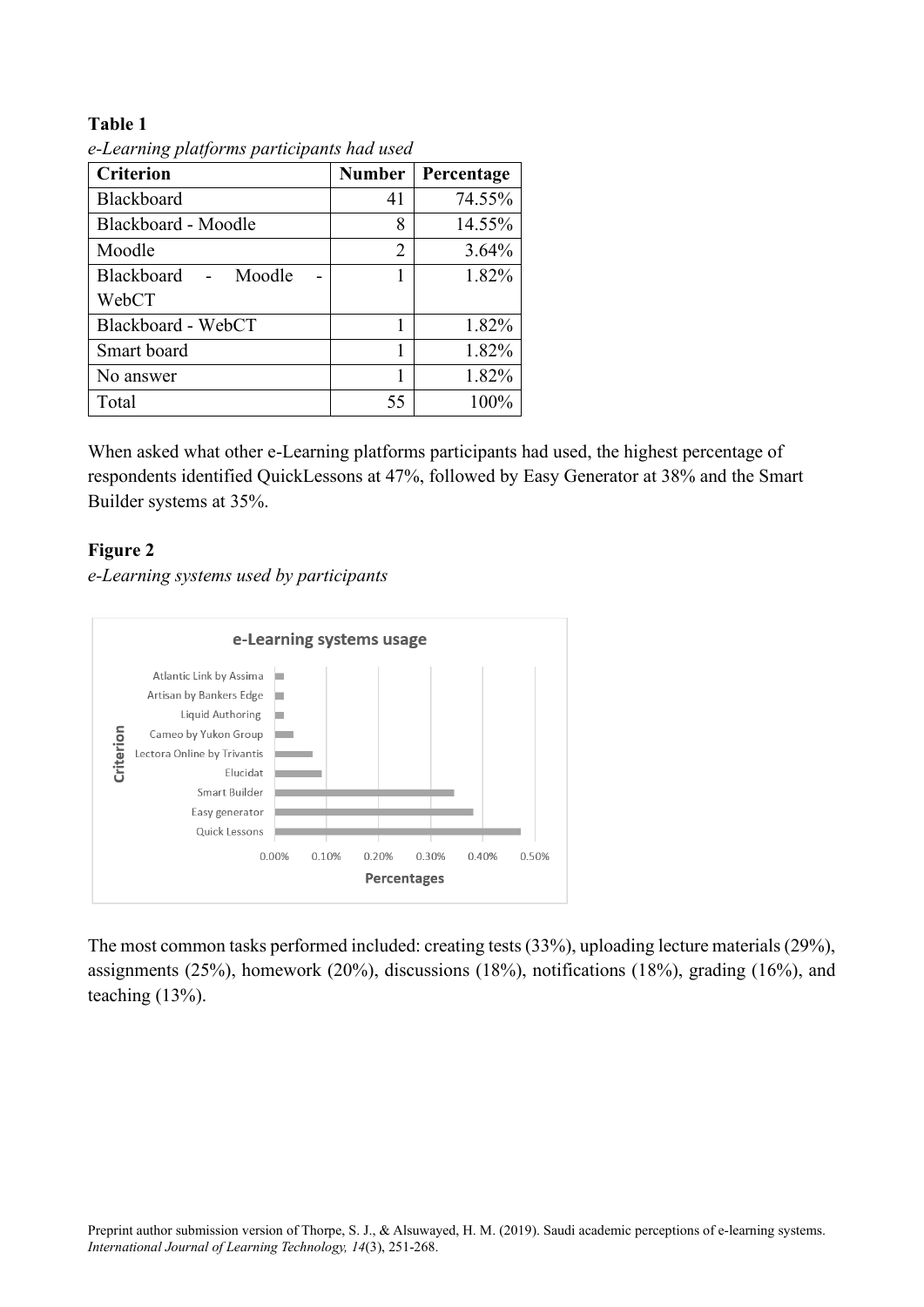# **Figure 3** *Typical tasks performed with e-Learning*



The most-used features or functions identified included the creation of tests (25%), the uploading of lecture materials/PowerPoint (20%), notifications (16%), the use of the discussion forum (16%), assignment submission (13%), and the provision of homework (13%).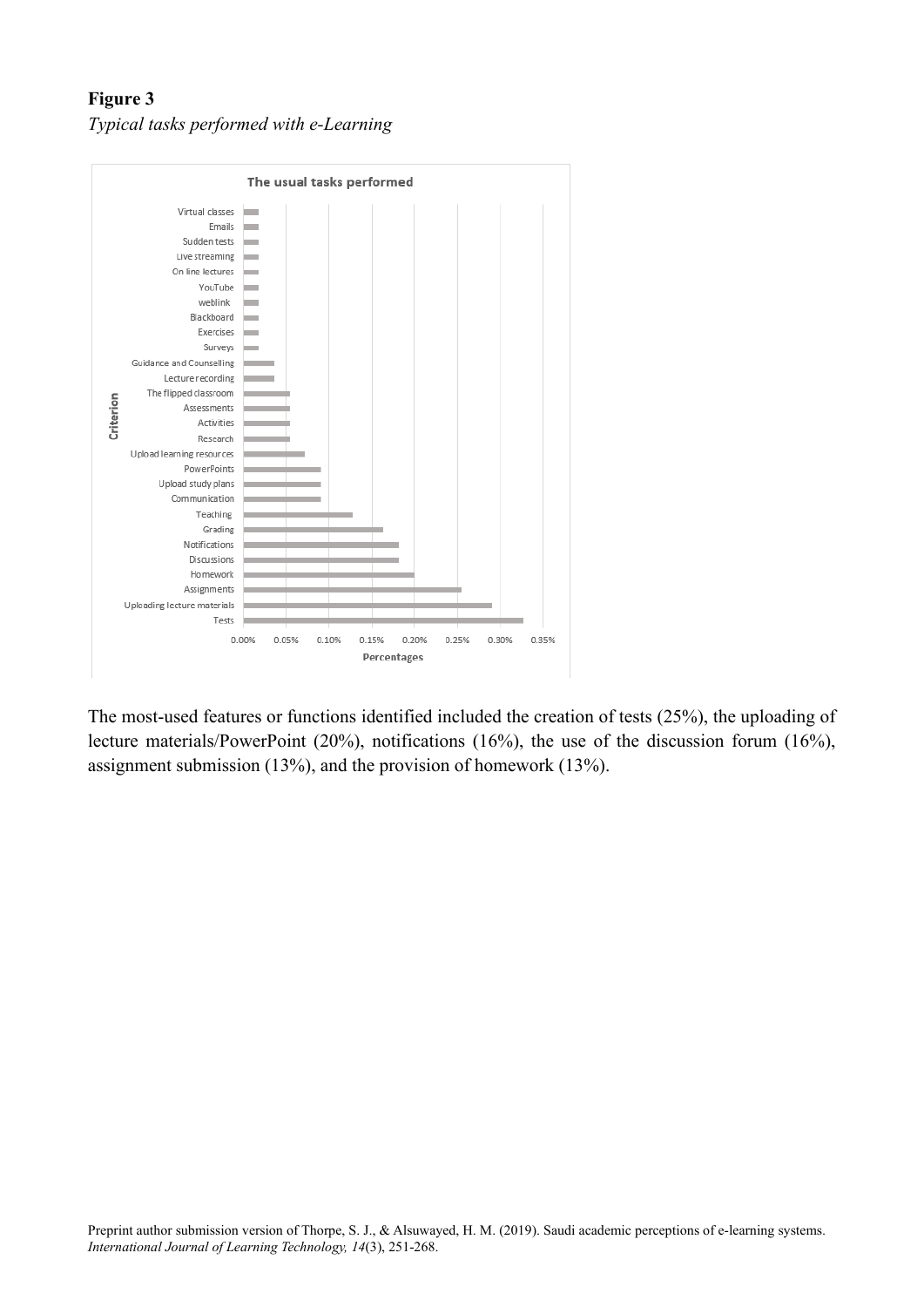## **Figure 4** *Features or functions of e-Learning tools used the most*



When asked how the features or functions supported their learning outcomes or goals, several lecturers (17) agreed that e-Learning systems had always made communication between students and lecturers easier more "rapid and direct" (participant 50). E-Learning systems helped them to deliver and receive information, including their lecture materials, and better enabled these to be shared with their students.

E-Learning systems were associated with helping students keep up to date or timely with their learning materials, allowing them to receive timely feedback, and enabling them to look up their grades (8). One respondent mentioned that the systems were a good resource pool for students' learning as they provided a relevant information database for their topic.

Many of the respondents (24) believed that the e-Learning systems supported the student learning process, with automatic grading of online tests a benefit for one participant. They also commented that the systems helped them to ensure that course material was kept up to date efficiently and quickly, as well as to create a centralized knowledge base in one organized place. One participant mentioned that the e-Learning system had assisted them as academics in a mentor-student environment.

One respondent commented that students these days preferred a modern and convenient method of obtaining information, spending significant time on their laptops and smart phones. This, along with e-Learning systems use, helps them to develop technological skills needed for university-level education (4). The systems were seen as providing academics with an opportunity to deliver learning in a way that their students enjoyed and found familiar. One participant believed that the e-Learning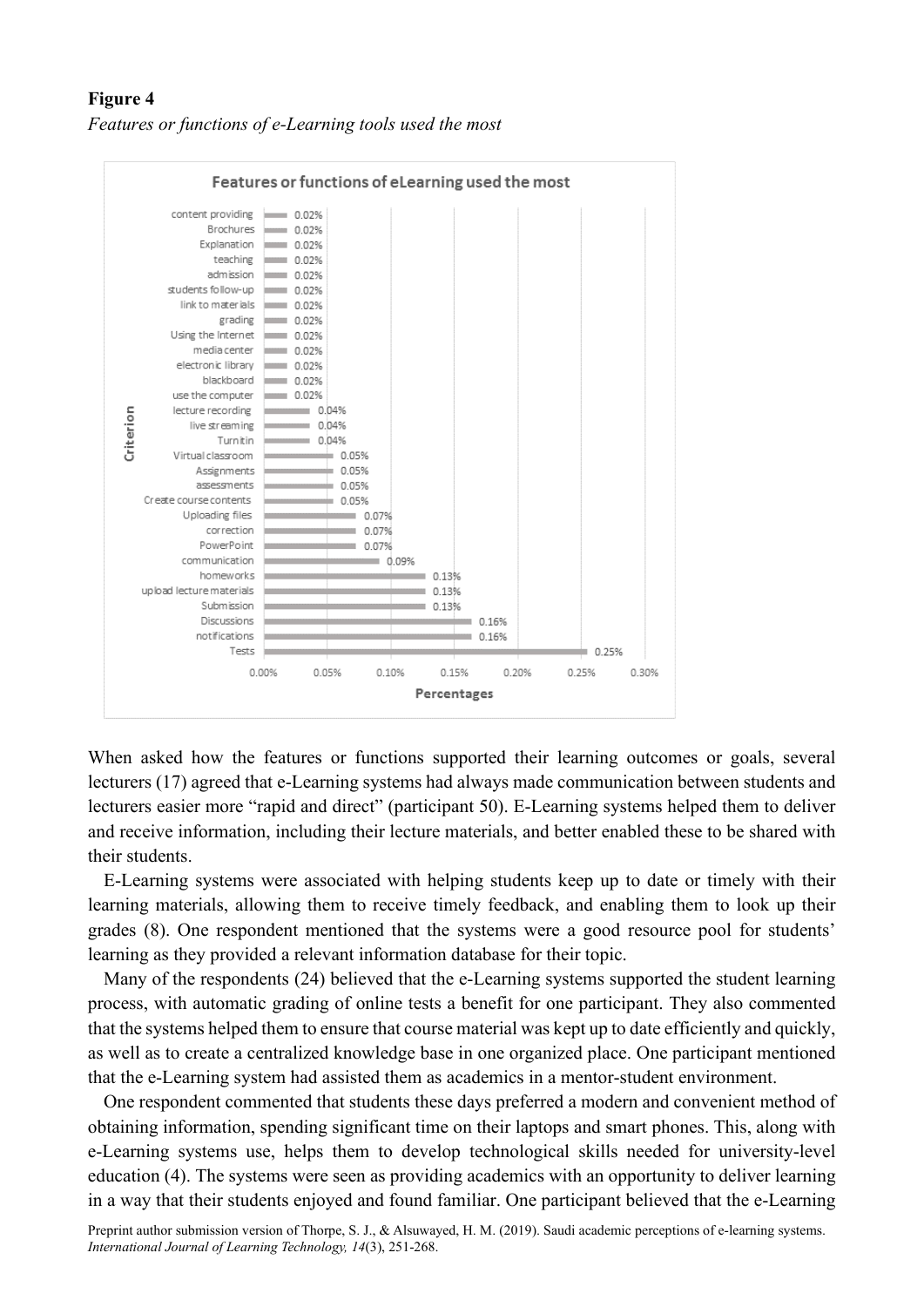system helped classes to be easy, interesting, active, enjoyable, and effective.

When asked *what was the key benefit of e-Learning systems?* several participants (28) identified the saving of effort and time, and the ease of access to learning.

When asked what additional features or functions respondents would have liked available in their E-Learning system, a large number of participants said nothing, or that they did not know (21). Desired features included full integration with smart phones and tablets; interaction with social media; support for functions for analysis [such as those available in the Statistical Package for the Social Sciences (SPSS) and in Excel]; a comprehensive question database; electronic attendance tracking; knowledge sharing tools; the ability to submit large files when posting videos; support for open badges; and a diagnostic detector.

Participants identified a number of aspects of their e-Learning system that they found cumbersome, such as: glitches, difficulties in training students to use the system, issues with system orientation, notifications were not in real-time. Presentation of courses through the Learning Management System (LMS) interface were considered difficult by one, and for another, maintaining discussions and themes for each course. Technical difficulties were also experienced when marking tests, the system was also not considered user-friendly by some (3). One participant disliked the length of time it took to navigate and learn all the various features, for example, the Control Panel provides so many options that puzzle the instructors sometimes. Updates to the system that introduced new features or added new technology functions created disorganization, and live streaming of virtual classes could glitch. Uploading lecturing videos became difficult if there was a technical fault. Other technical issues such as updating in general where identified, or when students submitted their work, or updated their information, but the system did not appear to update correctly.

## **3.2.1. Learning needs**

Table 2 summarizes the key advantages and disadvantages identified by respondents of e-Learning systems in meeting the learning needs of their students.

## **Table 2**

|  |  | Using E-Learning Systems to Meet Learning Needs |
|--|--|-------------------------------------------------|
|--|--|-------------------------------------------------|

| <b>Advantages</b>                        | <b>Disadvantages</b>       |
|------------------------------------------|----------------------------|
| Saving time and effort                   | Poor Internet connectivity |
| Useful communication channel             | Technical problems         |
| Learning availability anytime, anywhere  | Lack of adequate training  |
| Facilitates the learning process         | Lack of human interaction  |
| Ease of access                           | High cost of licenses      |
| Keep abreast of technology               | Limitations of tools       |
| Attraction of students to the university |                            |

Respondents identified various aspects of learning as being well-supported by their e-Learning systems. These included the availability of lecture materials, recording and uploading lecture videos, and attaching documents to any forum post; using a projector; submitting homework; using ereferences; quizzes, tests, research and activities; communication methods; discussion forums and announcement notifications; evaluation, grading and feedback to students; theoretical aspects; easy access from anywhere; time saving; and facilitating the learning process.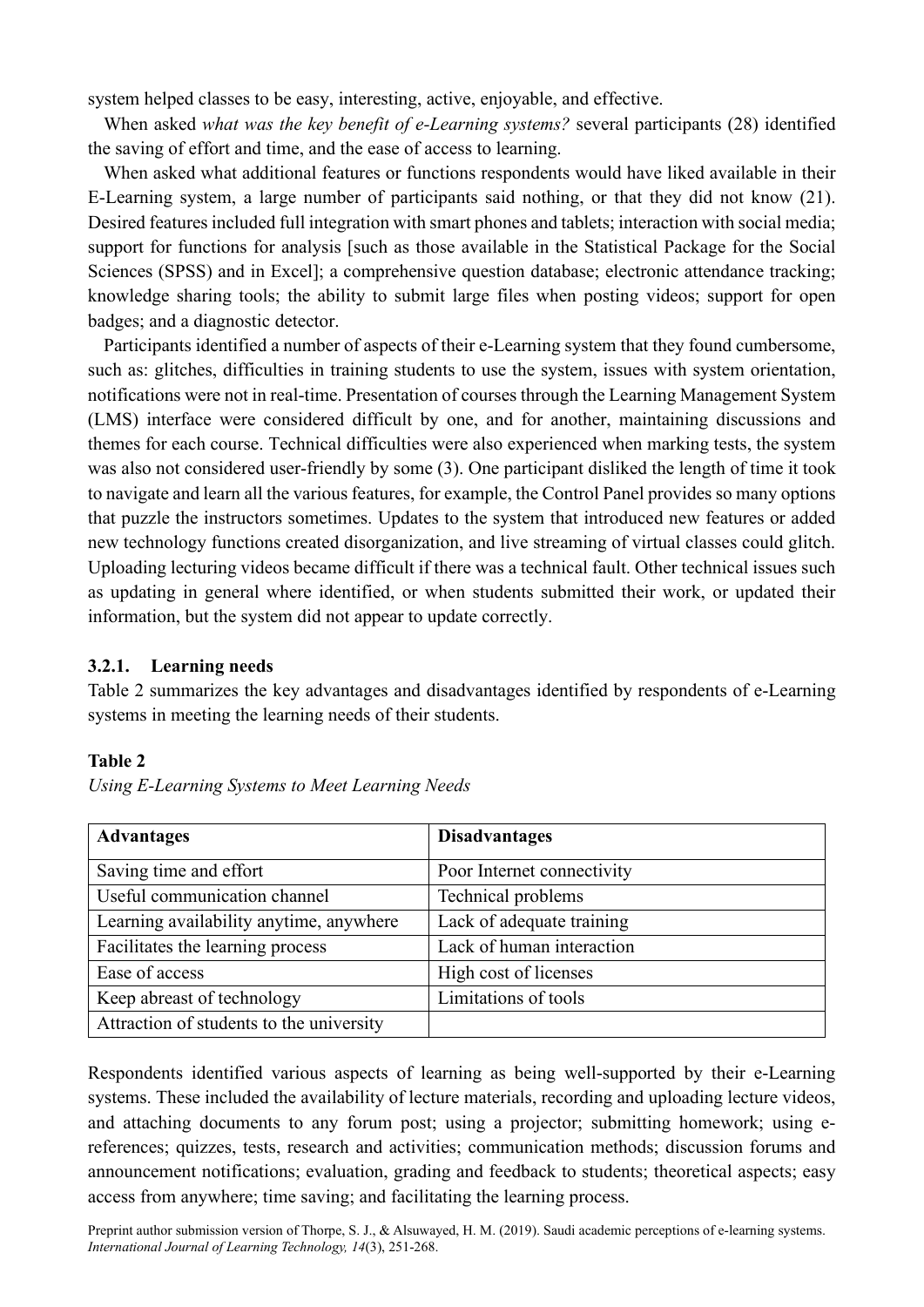One respondent stated that some features were well-supported, but some academics did not know how to use them.

Various aspects of learning were identified as not being well-supported. These included: interactive learning with Flash and animation support; online tutoring; voice-recorded lectures; a lack of discussion; technical aspects - including saving data; the Internet connection was always slow and would go down; visual education; application and practical aspects of courses; cognitive skills were not well supported; peer student interactions (such as group work, communication skills, and practical skills); direct encounters with students were sometimes unpleasant due to poor Internet connectivity issues; student statistics, feedback, online exams and teaching methods; and that the interface was not considered user-friendly.

On average, respondents assigned a rating of 7.5 out of 10 for the ability of e-Learning systems to serve the university's tertiary learning requirements. One commented that it provided an effective way to keep students on the right track.

Participants suggested improvements could be made to systems to better match their learning requirements, such as increasing the number of tools and equipment made available to academics. At the systems' design stage there is a need to consider academic improvements more to ensure it is better suited for the desired educational outputs and enable more virtual classes. One participant suggested the idea of moving the client-server architecture to a wider network, such as a cloud computing space, and better infrastructure were also proposed.

There was a suggestion that there should be intensive training for both lecturers and students, and that both groups should be encouraged to interact with the technology. Other suggestions were in improving usability and flexibility with the aid of computing and online tools support. Other ideas regarding technical improvements included developing improved Internet connectivity, making the network available offsite, and increasing the capacity and speed of downloading and uploading of content. One respondent stated that completely online distance-Learning courses should be recognized by the Ministry of Civil Services in the Kingdom of Saudi Arabia, as currently online courses were not considered a recognized qualification.

#### **4. Discussion**

The responses to the survey demonstrate the successful uptake and the use of e-Learning in Saudi Arabian universities. Good e-Learning infrastructure is available to support learning outcomes and is rated highly by the majority of respondents in the survey. This aligns with known work undertaken by Al-Asmari & Rabb Khan (2014), who claimed that many Saudi Arabian universities were wellequipped with supportive e-Learning tools and technologies that enhanced the learning process. As supported in the present study, the quality of e-Learning in Saudi Arabian universities reflects the significant impact of development in e-Learning in the country, and demonstrates its progress since Al-Draiby's 2010 study (2010) entitled *E-Learning and its effectiveness in Saudi Arabia*, and Al-Harbi (2011) in her study entitled *E-Learning in the Saudi tertiary education: Potential and challenges*, that stated in 2010 that e-Learning in Saudi Arabia was still in its infancy.

In response to the research question of how e-Learning systems were currently serving the learning requirements of students, the study identified many benefits, such as: saving time and effort; providing an effective communication channel; learning becoming available anytime, anywhere; facilitating the learning process; helping users keep abreast of technology; and attracting students to the university. The ease of access to class resources was an additional benefit.

Preprint author submission version of Thorpe, S. J., & Alsuwayed, H. M. (2019). Saudi academic perceptions of e-learning systems. *International Journal of Learning Technology, 14*(3), 251-268. Cloud-based computing is anticipated to be the next major trend in the development of e-Learning systems due to the extra features and capabilities of cloud-based computing, and the advantages that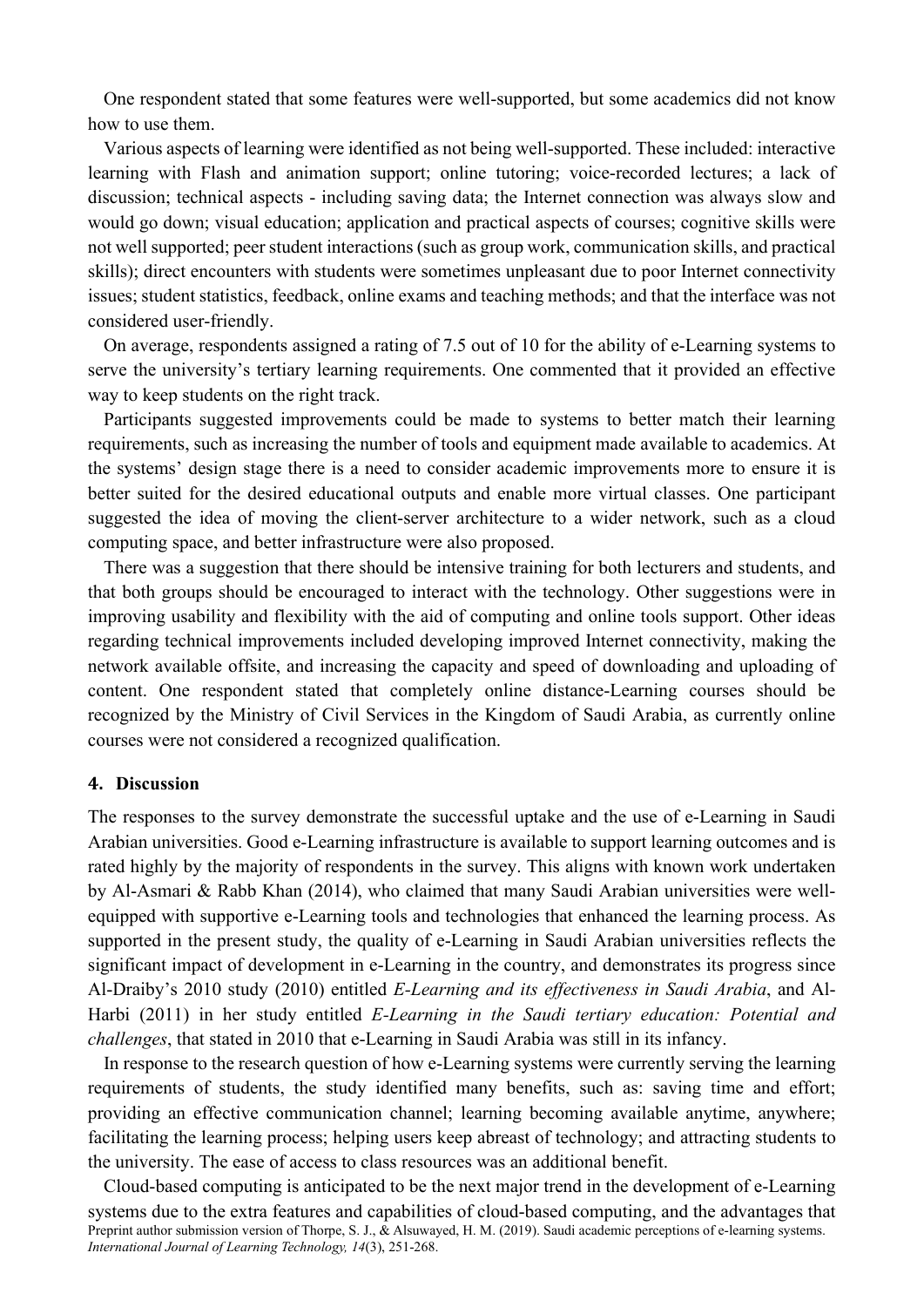it offers over the traditional deployment of client-server based e-Learning systems, especially from the perspectives of technology and cost (Alghali, Najwa & Roesnita 2014). Therefore, shifting e-Learning in Saudi Arabian universities to the cloud may allow universities to retain these benefits and add more, such as:

- Providing personalized learning by offering boundless learning choices which expose students to a wide variety of software tools and resources in a rich and flexible environment.
- Economic benefits. Software and hardware require continual upgrades that drain universities' budgets. Cloud computing can reduce the cost by offering its services on a cheaper pay-per-use basis, which enables universities to accelerate the use of new technologies and focus on imparting quality education.
- Elasticity and scalability such that universities can scale up to more resources and storage when user load increases, or to scale down when need decreases. This can be considered a major advantage of cloud computing when consumers are not confined to a specific set of resources.
- Accessibility, because users can access resources anytime and anywhere. Hence, the quality of services provided through superior resources and skills make this possible.
- Standardization, since cloud computing provides standardized software for use of individual or networked universities. For example, universities can develop their own collections of applications or solutions and re-use them. This can potentially help reduce costs and implementation time, with a consequent increase in reliability (Anand & Kamayani 2015).

The time is right for universities in Saudi Arabia to consider a shift in their e-Learning systems to the cloud, particularly within its government universities. The Kingdom of Saudi Arabia has recently generated a new vision for the future called 'Saudi Vision 2030'. It is a collection of social and economic policies designed to free the kingdom of dependence on oil exports, and to build a prosperous and sustainable economic future by focusing on the country's strengths and policy within the region. Part of *Saudi Vision 2030* (2016) is to develop education in Saudi Arabia by reshaping and modernizing the academic and educational systems. Alongside this, the Saudi government is looking to advance the education sector in line with market needs. Therefore, adopting cloud-based e-Learning systems is a positive contribution to Saudi Vision 2030 as it advances education and reduces the costs of hardware maintenance, systems upgrades, renewal of software licenses, and adds features (Abu El-Ala, Awad & El-Bakry 2012; Anand & Kamayani 2015).

## **5. Conclusion**

Reliance on the learning model of traditional in-person classes at universities has been evolving with the advent of e-Learning. However, the user still needs to be attached to, or have server access to a local network to effectively use e-Learning services. Online learners have learnt to become more freely engaged because of the IT infrastructure shift to cloud-based systems. Thus, as long as students have Internet access, they can access e-Learning services anywhere and at any time. The technology of cloud computing has been developed to work on a pay-per-use basis. Universities are seeking to benefit from this approach when providing technologies to its staff and students and to save money that they might otherwise spend on hardware maintenance and software licenses. Therefore, cloud computing can be seen as a useful tool which can enable universities to create an enhanced learning experience for students to enrol in various courses at an affordable cost.

With its investment in education, access to resources, and a unique profile within the region, the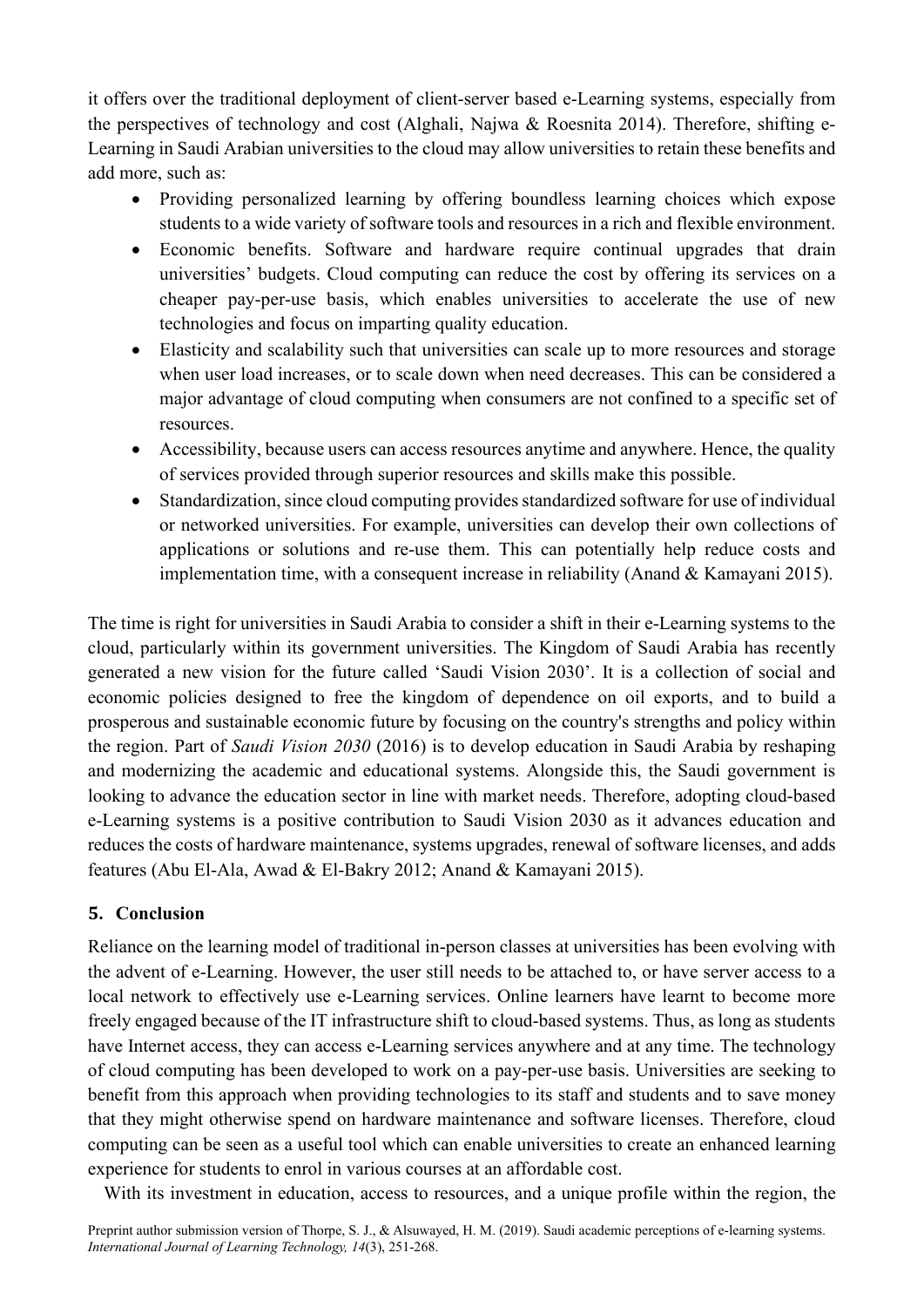Kingdom of Saudi Arabia is uniquely placed to pave the future direction for many countries facing similar challenges, such as the needs of a native language, a focus on an Islamic-based cultural perspective, a rapidly growing and dispersed population, the need to create better access to university education for women, and a lack of qualified university staff and campus infrastructure. Many countries will be looking to the educational leadership of Saudi Arabia for guidance on what works in order to adopt a similar approach to tackling their own national education deployment, especially at university level. E-Learning cloud providers will certainly need to better understand how to appropriately calibrate their offerings to meet the kinds of country-specific needs and context experienced in the Kingdom of Saudi Arabia. Similarly, universities also need to clarify the opportunities available to ensure that the intended benefits are realized for their unique educational perspective. This article aimed to broadly contribute to a better understanding of the academic perceptions of learning and value in e-Learning systems in higher education, and in particular within the Saudi Arabian context.

In summary, from the present study, we know that:

- (a) From the academics' perspective, e-Learning developments in Saudi universities appear to have had some successful implementation within the last five to six years.
- (b) The staff in Saudi Arabian universities are interested in using e-Learning, find it improves communication with students and saves time.
- (c) Improvements can be made to systems to better match their learning requirements by including academic staff in the design stage, providing tools and equipment, and in training staff in all the features and functions of the e-Learning systems.

This study involved the perspectives of academics and university staff on the question of how e-Learning systems are serving tertiary learning requirements within Saudi Arabia. The study had initially hoped to develop a new e-Learning framework based on an academic perspective of student learning needs; however, sufficient data was not available for this purpose. Subsequent work to establish a framework can be based on some of the findings of this study. The small sample size of 55 out of an estimated population of 50,000 is a limitation on the generalisation of the study. The authors also note that recent studies by country on academic perceptions, or comparisons between them, have been somewhat scant in our literature search and this offers an important opportunity for further research.

The study contributes a number of new aspects to the conversation on when or if a move to the emerging opportunity of cloud-based E-Learning systems will better serve Saudi universities. It is hoped that this study can provide a useful perspective for university decision makers for e-Learning systems deployment.

## **Competing interests**

The authors declare that they have no competing interests.

## **Funding**

This research received no specific grant from any funding agency in the public, commercial, or notfor-profit sectors.

#### **Acknowledgments**

Preprint author submission version of Thorpe, S. J., & Alsuwayed, H. M. (2019). Saudi academic perceptions of e-learning systems. *International Journal of Learning Technology, 14*(3), 251-268. Special acknowledgment for support of the research process goes to the Saudi Cultural Mission in New Zealand and to academics at the University of Dammam, represented by Dr Saleh Al-Rashid,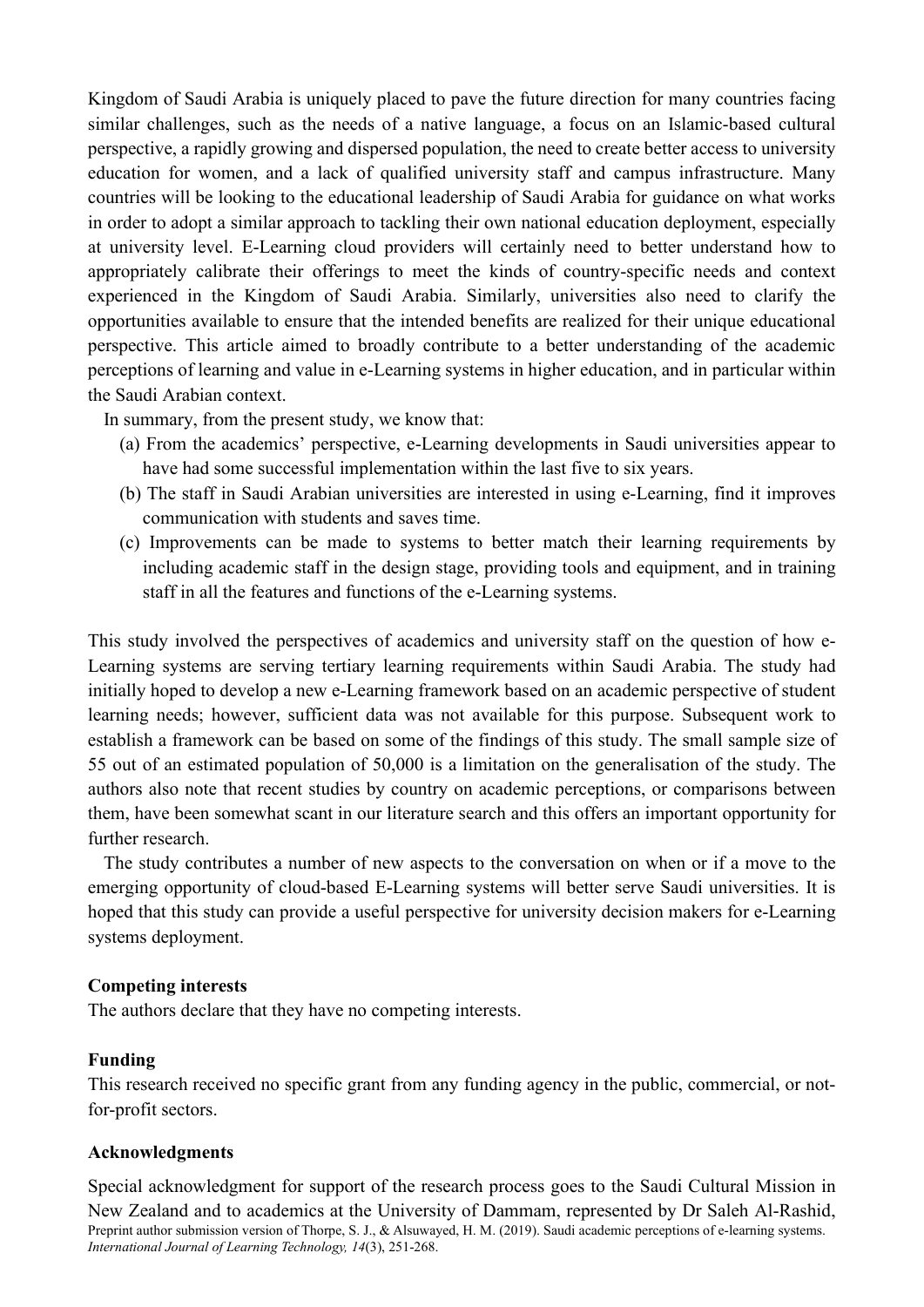and other universities in the Kingdom of Saudi Arabia.

## **References**

- Al-Dali W., Fnais M., & Newbould, I. (2013). Private higher education in the Kingdom of Saudi Arabia: Reality, challenges and aspirations. *Higher Education in Saudi Arabia 40*(1) 137– 146.
- Al-Zoube, M., El-Seoud, S. A., & Wyne, M. F. (2010). Cloud computing-based e-Learning systems. *International Arab Journal of e-Technology*, 8(2), 58-71.
- Vaquero, L. M., Rodero-Merino, L., Caceres, J., & Lindner, M. (2008). A break in the clouds: Towards a cloud definition. *ACM SIGCOMM Computer Communication Review, 39*(1), 50- 55.
- Alshwaier, A., Youssef, A., & Emam, A. (2012). A new trend for E-Learning in KSA using educational clouds. *Advanced Computing: An International Journal, 3*(1), 81-97.
- Sedayao, J. (2008). Implementing and operating an Internet-scale distributed application using service-oriented architecture principles and cloud computing infrastructure. Paper presented at the *10th International Conference on Information Integration and Web-based Applications & Services,* Austria. https://doi.org/10.1145/1497308.1497384
- Al-Harbi, K. (2011). E-learning in the Saudi tertiary education: Potential and challenges. *Applied Computing and Informatics, 9*(1), 31–46.
- Bates, T. (2009). A personal view of e-Learning in Saudi Arabia. Retrieved from http://www.tonybates.ca/2009/11/05/
- Hassan, E. (2008). Saudi Arabia's e-Learning industry to touch \$125min. *AME Info*. Retrieved from http://www.ameinfo.com/154480.html
- Chatin, J. (2016). 20 Best Education Systems in the World. *MBC Times*. Retrieved from http://www.mbctimes.com/english/20-best-education-systems-world
- Al-Asmari, A. M., & Rabb Khan, M. S. (2014). E-Learning in Saudi Arabia: Past, present and future. *Near and Middle Eastern Journal of Research in Education, 1*(2), 1-11.
- Lungu, M. (2016). Distance learning and costs. Retrieved from http://www.distancE-Learningportal.com/articles/295/distance-Learning-and-costs.html
- Alaugab, A. (2004). Benefits, barriers, and attitudes of Saudi female faculty and students toward online learning in higher education (Doctoral dissertation, University of Kansas).
- Mirza, A. A., & Al-Abdulkareem, M. (2011). Models of e-Learning adopted in the Middle East. *Applied Computing and Informatics, 9*(2), 83–93.
- Reuben, R. (2008). *The use of social media in higher education for marketing and communications: A guide for professionals in higher education.* Retrieved from: http://www.fullerton.edu/technologyservices/\_resources/pdfs/social-media-in-highereducation.pdf
- Al-Nuaim, H. (2012). The use of virtual classrooms in e-Learning: A case study in King Abdulaziz University. *Saudi Arabia E-Learning and Digital Media, 9*(2), 211-222.
- Gamal, S.E., & Aziz, R.A.E. (2011). The perception of students regarding e-Learning implementation in Egyptian Universities. *The Third International Conference on Mobile, Hybrid, and On-line Learning*. February 23-28, Guadeloupe, France.
- Yee, R. C. H. (2011). Perceptions of online learning in an Australian University: Malaysian students' perspectives. Unpublished PhD thesis, Queensland University of Technology.
- Al-Fadhli, S. (2009). Instructor Perceptions of E-learning in an Arab Country: Kuwait University as a case study. *E-Learning and Digital Media, 6*(2): p. 221-229.

Preprint author submission version of Thorpe, S. J., & Alsuwayed, H. M. (2019). Saudi academic perceptions of e-learning systems. *International Journal of Learning Technology, 14*(3), 251-268.